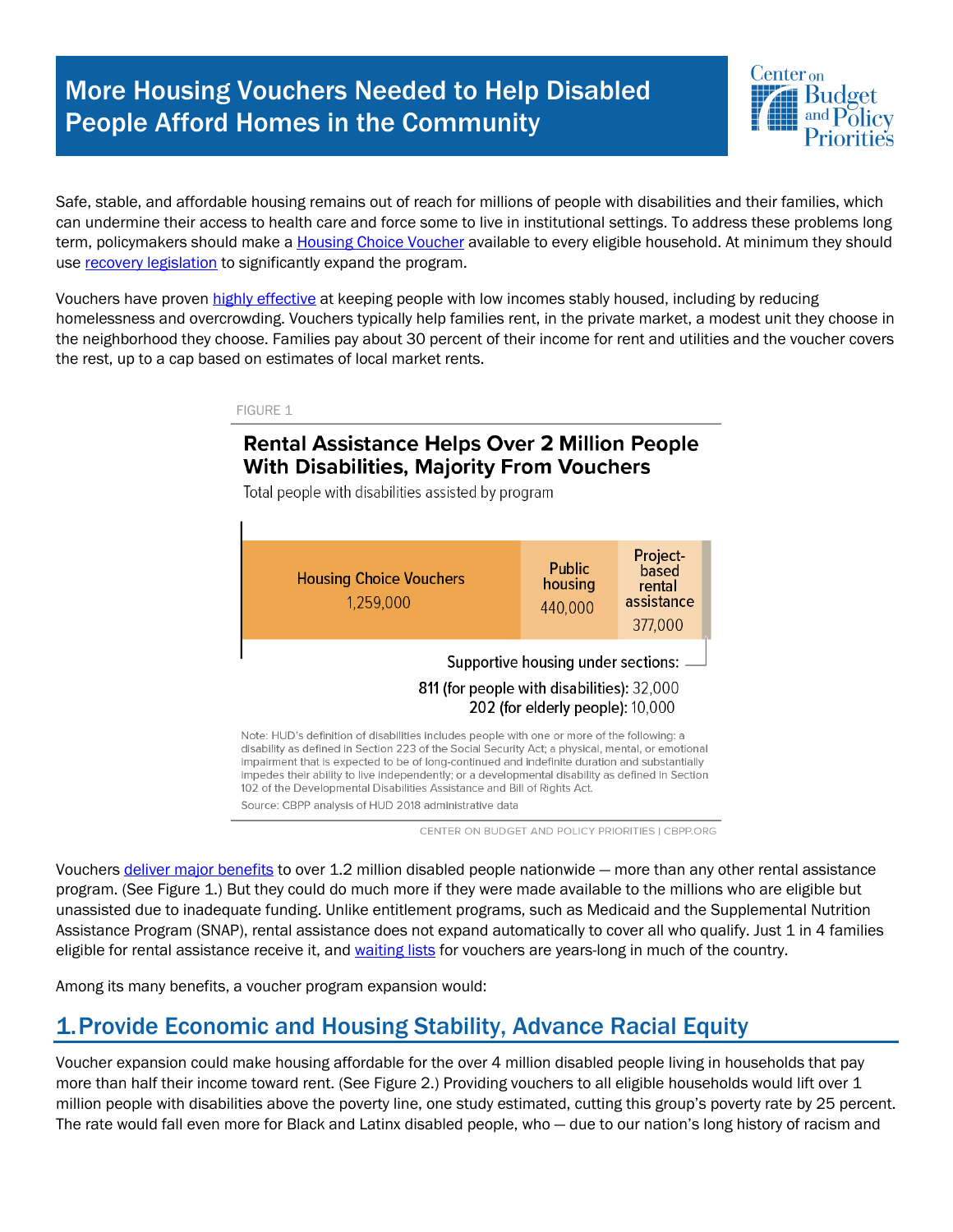discrimination – face disproportionately high rates of poverty and housing problems including rental cost burdens, overcrowding, evictions, and homelessness.

FIGURE 2

#### **Millions of Renters With Disabilities Are Cost Burdened**

Low-income renters with disabilities



CENTER ON BUDGET AND POLICY PRIORITIES | CBPP.ORG

It would also lift many people with disabilities who receive Supplemental Security Income (SSI) out of poverty. Over 4.4 million disabled adults under 65 receive SSI. SSI provides a modest basic monthly benefit of \$794 for individuals in 2021 — the only source of income for over half of SSI recipients, which is too little to pay for a typical one-bedroom apartment even if they use every dollar of their benefits for rent.

High rent costs also force families to divert resources from other basic needs, such as prescriptions or health care visits, which can have significant consequences for disabled people's health. By lowering rental costs, vouchers let people spend more on basic needs and on goods and services that enrich their lives.

### 2.Sharply Reduce Homelessness Among People With Disabilities

Voucher expansion is critical to ending homelessness for the hundreds of thousands of disabled people experiencing homelessness each year. A broad body of research shows that rental assistance is highly effective at reducing homelessness and helping people maintain housing stability, including among individuals with mental illness, HIV/AIDS, and other complex health conditions. About half of adults — and two-thirds of veterans — living in homeless shelters reported having a disability in 2018. And over three-quarters of people experiencing unsheltered homelessness, which has increased sharply in recent years (see Figure 3), report having a physical or mental health condition.

Rental assistance and short-term support in navigating the rental market are likely enough for most disabled adults to regain long-term housing stability. However, some will need supportive housing, an evidence-based solution that pairs rental assistance with services such as intensive case management, ongoing housing navigation, and physical and behavioral health services for those who want them. In addition to housing stability, supportive housing can improve access to quality health care, reduce the use of costly systems such as emergency health services and prevent incarceration. This is critical, because homelessness can worsen health and disrupt access to care. For instance, people